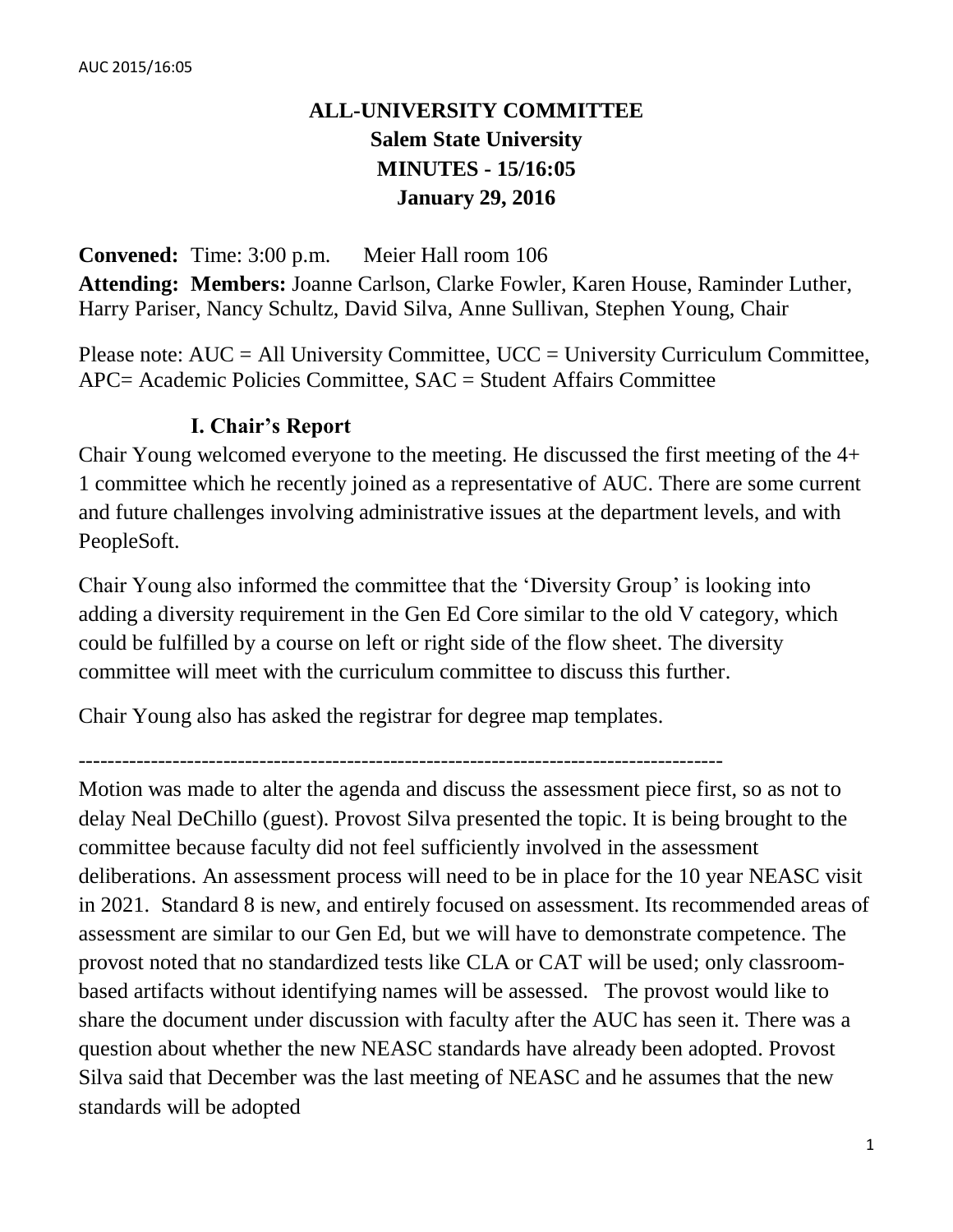#### AUC 2015/16:05

Motion: 16210: accepted that the AUC works with Academic Affairs to foster assessment, seconded by Clarke Fowler Made by: Steve Young Seconded by: Clarke Fowler Vote Motion: Passed Unanimously

-----------------------------------------------------------------------------------------

Preferred Name Policy – at the last meeting, AUC had asked chair Young to contact Rebecca Comage and Megan Miller about editing the Preferred Name Policy.

> "It was also noted that the Preferred Name Policy would benefit from editing for professionalism and tone. In its current form it is difficult to separate the "policy" from supporting documentation. The committee recommended that Chair Young follow up with Rebecca Comage and Megan Miller to have a more polished, refined policy statement crafted that is suitable for inclusion in the academic catalog." AUC 15/16:04

> > -----------------------------------------------------------------------------------------

Chair Young explained that the policy has been passed as is and is not sure if we can change it. In the meantime he has contacted Megan and Rebecca. Some questions were asked by the committee including whether students are aware of the implications of the policy, what name will show up on the diploma etc. Chair Young will request Rebecca to attend a future AUC meeting and clarify.

-----------------------------------------------------------------------------------------

**Rotating Recorders & Meeting Schedule February 19 - Anne Sullivan March 11 – Raminder Luther April 8 – Joanne Carlson April 29 –Karen House May 20 – Scott James**

### **II. Approval of Minutes**

*A. University Curriculum Committee*

**1. Curriculum Committee 15/16:09**

| Motion | To accept the minutes of the Curriculum Committee (15/16:09) |                        |                            |  |
|--------|--------------------------------------------------------------|------------------------|----------------------------|--|
|        |                                                              | Made by: Nancy Schultz | Seconded by: Anne Sullivan |  |

**Vote** Motion: Passed unanimously

**Discussion**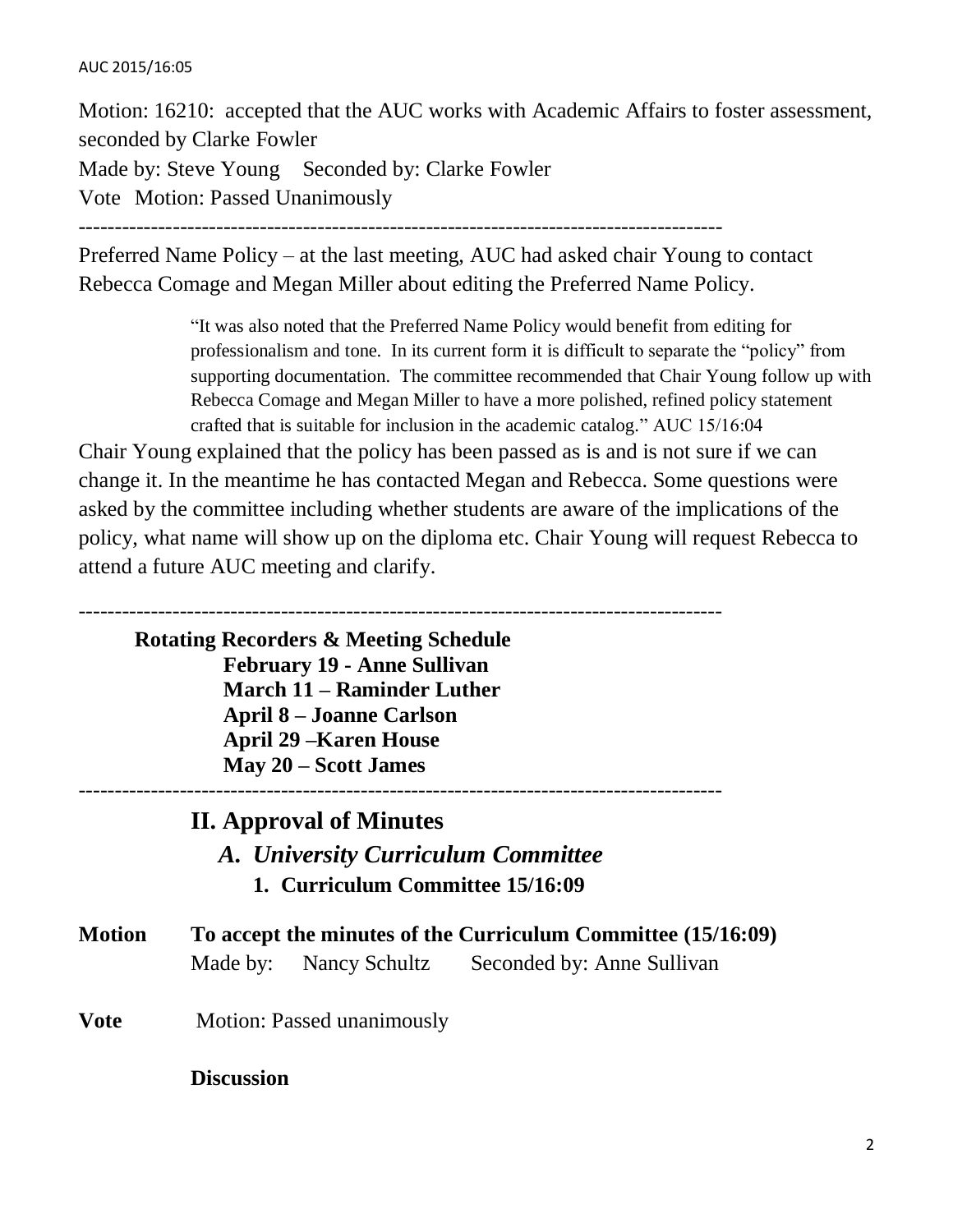The Chair gave a review of the minutes:

This meeting started off with some procedural issues. Then under Old Business, a W-II from Philosophy was tabled as was a package from the Management department. A package from the Computer Science department was discussed. The department is requesting a Global Change to renumber twelve Computer Science major courses (CSC prefix) in order to more accurately reflect when in the computer science curriculum the courses are more taken. The package was approved with one abstention. Next, a First Year Seminar by the Mathematics Department was approved with one abstention. Next a different package from the Management Department was discussed. They were requesting changes to 5 flow sheets. Some of the support courses are being changed, and prefixes, errors and omissions are being corrected. The package passed unanimously. Next the English Department presented a course for W-II certification that was passed unanimously. The Music and Dance Department had a package with 32 items. The package had multiple new courses and changes to flowsheets and minors. The department tabled the courses for which they were seeking HP certification, MUS102N, MUS103 and MUS121. The package was passed unanimously, excluding the 3 tabled courses. The School of Nursing had a package of 10 items. There were a number of different issues concerning this package from changes being driven by changes in the Chemistry Department to issues with the new Gen Ed, especially the 78-credit limit. The package passed unanimously. Sport and Movement Science presented a package with 4 items. There was one course that needed changes. The package was unanimously approved, with the provision that the department amend the Criteria for General Education matrix in 15:228. The last item was a package from the Secondary and Higher Education Department with 7 items. These proposals support the new Community Education concentration, which is designed for students who wish to work for community organizations or in the private sector rather than in public schools. Concern was expressed about W-III certification for EDC525. As a result, the department withdrew the request for W-III certification. The package was approved with two abstentions and the W-III certification for EDC450 was withdrawn.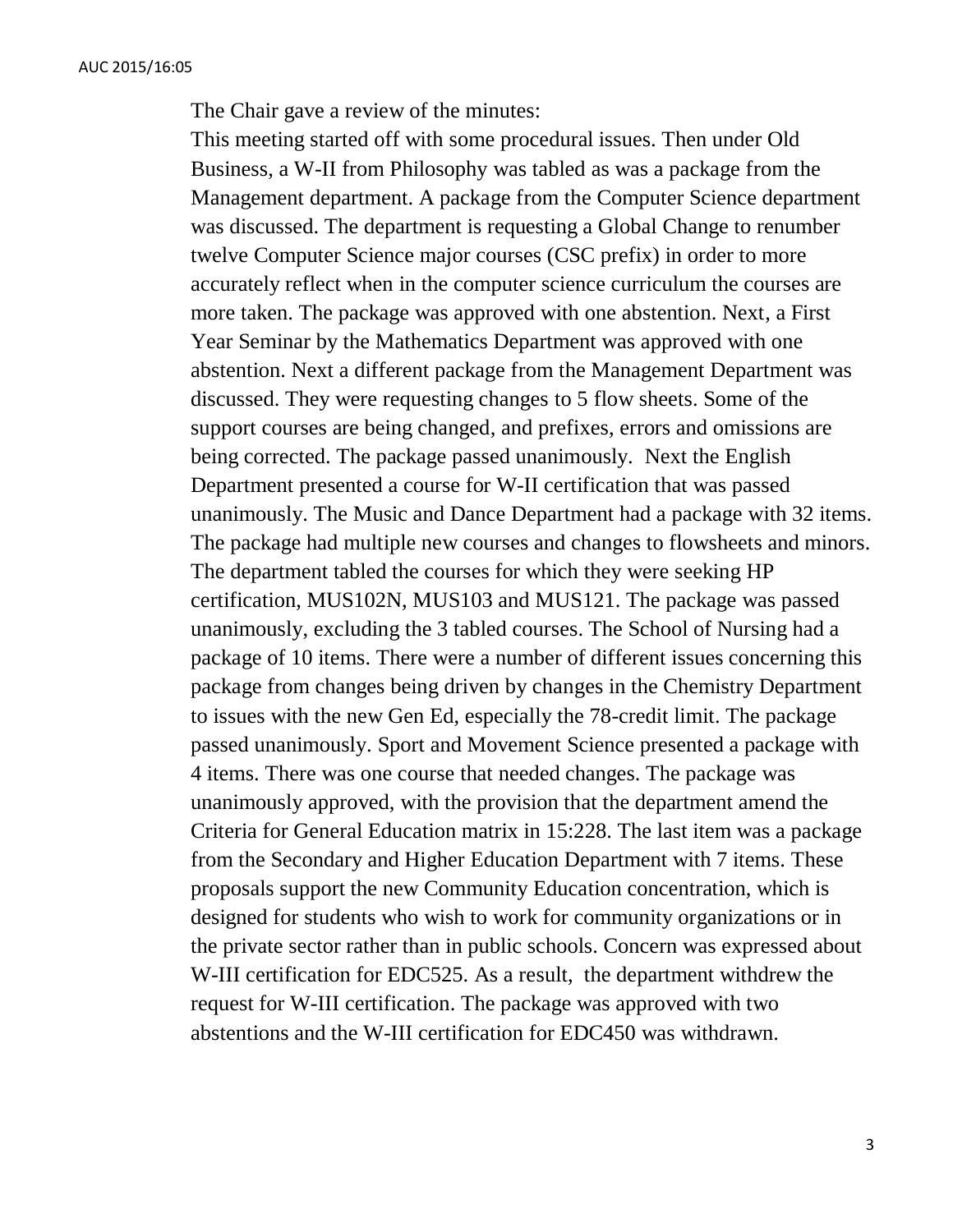|               | LPN,                                                                                         | Discussion: NUR 200 course description should be LPN to RN not RN to |  |  |  |
|---------------|----------------------------------------------------------------------------------------------|----------------------------------------------------------------------|--|--|--|
| <b>Motion</b> | To end discussion of the minutes.                                                            |                                                                      |  |  |  |
|               | Made by: Nancy Schultz                                                                       | Seconded by: Anne Sullivan                                           |  |  |  |
| <b>Vote</b>   | Motion: Passed unanimously.<br>To approve the minutes of the Curriculum Committee (15/16:09) |                                                                      |  |  |  |
| <b>Motion</b> |                                                                                              |                                                                      |  |  |  |
|               | Made by: Nancy Schultz Seconded by: Anne Sullivan                                            |                                                                      |  |  |  |
| <b>Vote</b>   | Motion: Passed unanimously                                                                   |                                                                      |  |  |  |
|               | 2. Curriculum Committee 15/16:10                                                             |                                                                      |  |  |  |
| <b>Motion</b> | To accept the minutes of the Curriculum Committee (15/16:10)                                 |                                                                      |  |  |  |
|               | Made by: Karen House                                                                         | Seconded by: Raminder Luther                                         |  |  |  |

**Vote** Motion: Passed Unanimously

**Discussion** The Chair of AUC gave a review of the minutes: This meeting started off with some organizational business. Under Old Business a package from the Philosophy Department was tabled, as were packages from the Management Department and the Music and Dance Department. The Computer Science Department put forward a package of 8 items. The package had a variety of different items from a new minor to new courses. The package was passed unanimously. Next, World Languages and Cultures Department proposed a new flow sheet and requested to delete two flow sheets. The flow sheet and degree map were for a Spanish 4+1 degree program. The package passed unanimously. Next the History Department put forth a request to change a flow sheet. History is making a change to their support courses for this concentration. There was a discussion that History has a BA and they do not require a foreign language. Concerning this major, the non-requirement of a foreign language has been the case since 1985. One member registered an objection about the continuing exclusion. Some members felt that UCC can't force the requirements on one department and suggested that All University and Academic Policies could address the issue university wide. History could change the concentration to a BS, which does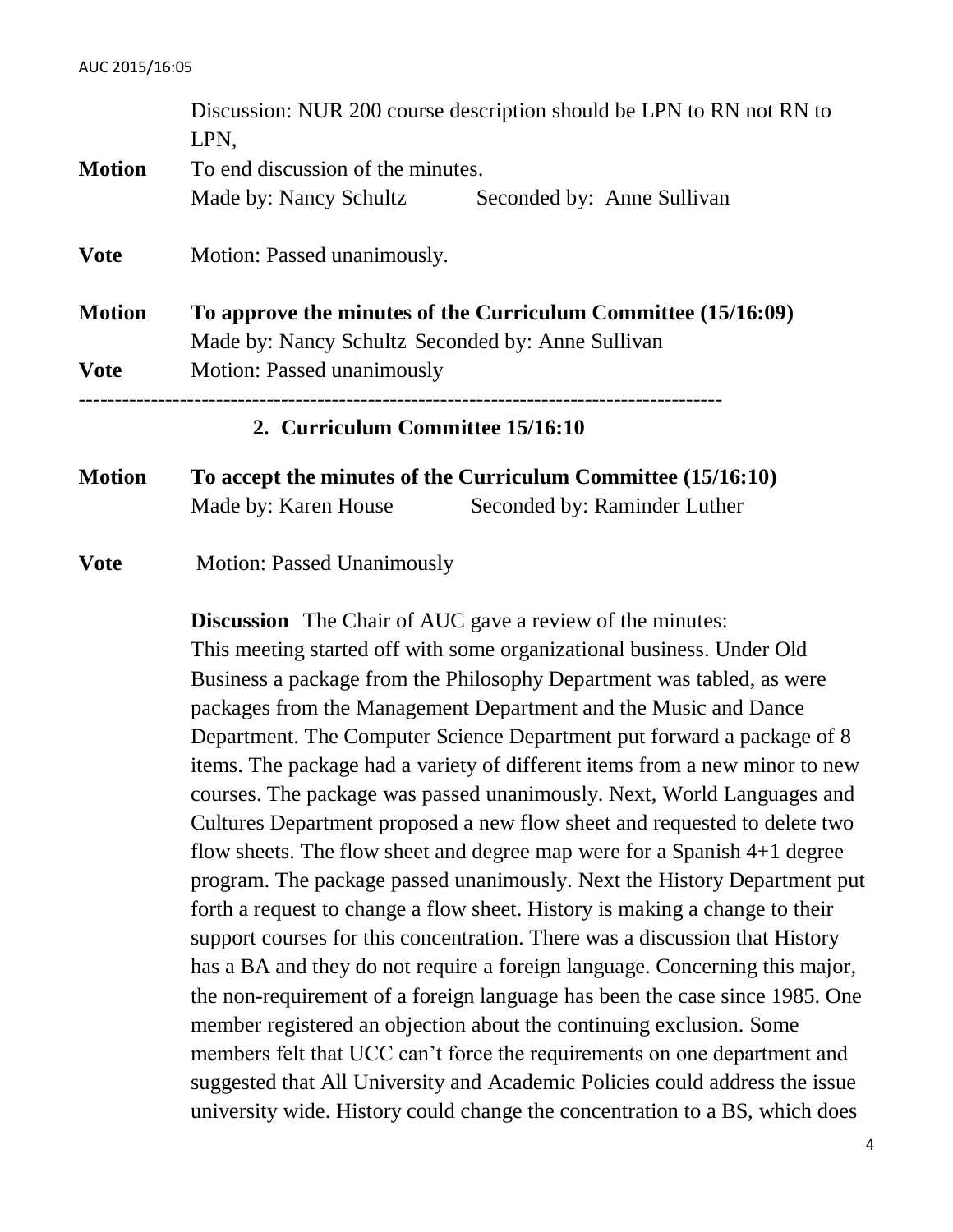not require a language. The package was approved, with one opposed. An additional motion was made that the Academic Policy Committee revisit majors that do not require a foreign language, which passed unanimously. The Psychology Department proposed a change for a single course that was approved unanimously. The English Department's package was tabled. The Economics Department proposed changes in 2 flow sheets which were passed unanimously. The Psychology Department had another package with a 4+1 flow sheet which was unanimously approved.

Discussion: There was some surprise expressed about lack of consistency across Bachelor of Arts degree, including that about foreign language requirement. The BA degree typically allows some variance with respect to foreign language, but it has to be done in some principled way. Members of the committee believe that in prior years the AUC looked into this issue. Committee members asked Chair Young to look into this and report back at the next meeting.

| <b>Motion</b> | To end discussion of the minutes.                                                                                   |                            |  |  |  |
|---------------|---------------------------------------------------------------------------------------------------------------------|----------------------------|--|--|--|
|               | Made by: David Silva                                                                                                | Seconded by: Clarke Fowler |  |  |  |
| <b>Vote</b>   | Motion: Passed unanimously.                                                                                         |                            |  |  |  |
| <b>Motion</b> | To approve the minutes of the Curriculum Committee (15/16:10)<br>Made by: Anne Sulllivan Seconded by: Clarke Fowler |                            |  |  |  |
| <b>Vote</b>   | <b>Motion: Passed Unanimously</b>                                                                                   |                            |  |  |  |
|               |                                                                                                                     |                            |  |  |  |

### **III. Old Business None**

No Old Business

-----------------------------------------------------------------------------------------

**IV. New Business**